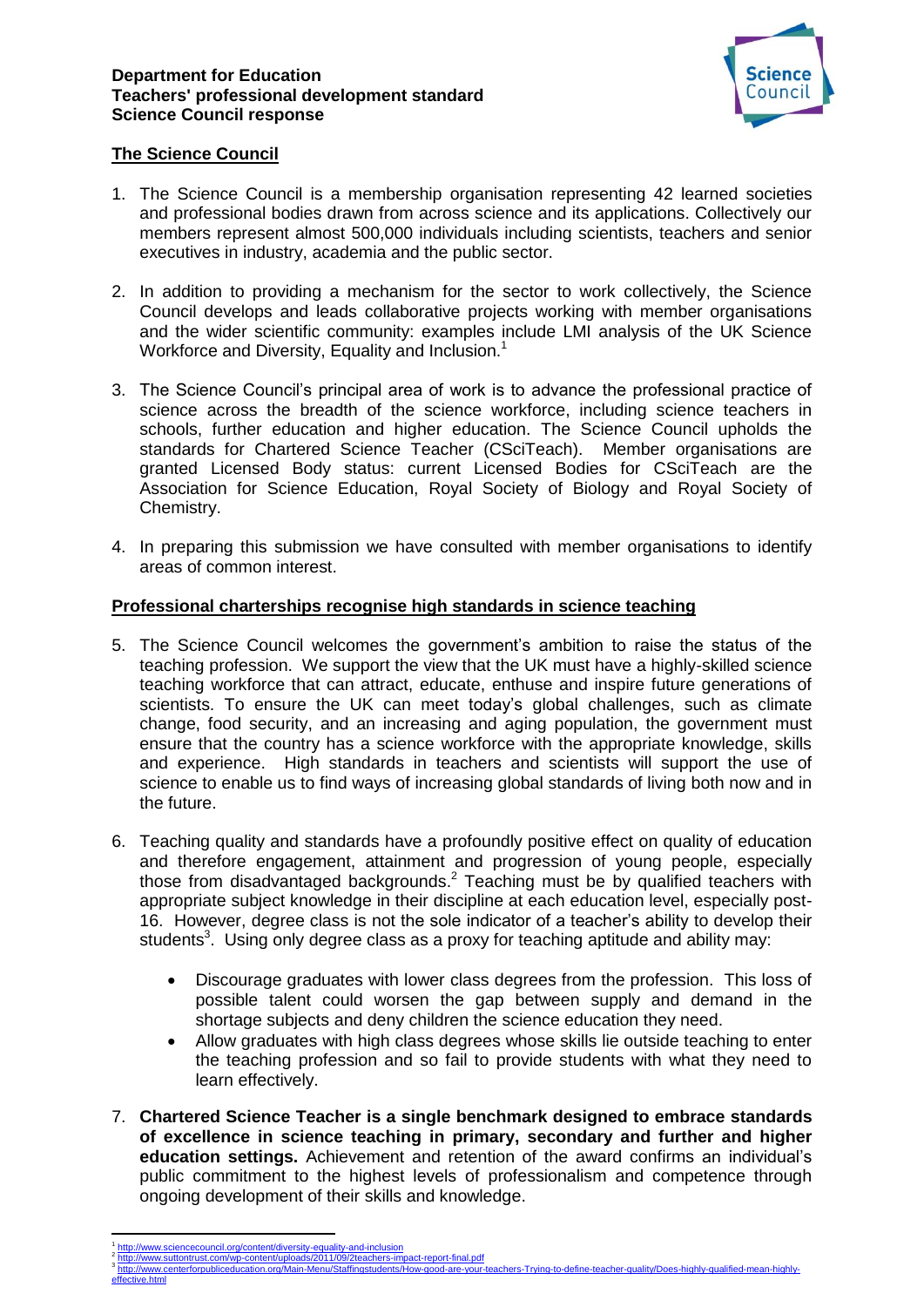- 8. While teachers leaving their initial training will be up-to-date, even the most effective can, over time fail to maintain high levels of skill and knowledge. CSciTeach builds in annual CPD monitoring so all Chartered Science Teachers maintain up-to-date skills and knowledge, and are able to support this attestation with evidence of CPD activities. To achieve CSciTeach, registrants must:
	- Demonstrate that their CPD activities are a mixture of learning activities relevant to current or future practice
	- Seek to ensure that their CPD has benefited the quality of their practice;
	- Seek to ensure that their CPD has benefited the users of their work (employee, customer, student  $etc$ <sup>4</sup>

CSciTeach gives education leaders, parents and the wider public confidence in science teachers, $5$  and should be an aspiration for all science teachers and trainers of science teachers.

9. **The Science Council calls on the government and educational institutions to drive improved professionalism and standards in science teaching at all levels and settings through support for CSciTeach. The Department for Education and training organisations such as TeachFirst and Schools Direct should work in partnership with the Science Council to encourage all science teachers to apply for CSciTeach and communicate its benefits to aspiring teachers and to education leaders.** 

# **Ensuring teachers' access to continuous professional development activities**

- 10. Science teachers across all levels, disciplines and settings should be encouraged and supported by their employer to undertake regular CPD activities to achieve and maintain standards for CSciTeach. They must be given appropriate time and resources to undertake regular CPD activities, and given time to reflect and review on what they have learned in order to put it into practice.
- 11. Science teachers should be entitled to subject-specific CPD, through a variety of provision and experiences in order to share best practice. This should include a mixture of learning activities $<sup>6</sup>$ , in-house and inter-school activities, as well as regular interactions</sup> with higher education and industry. Professional bodies in science are in a strong position to ensure that CPD activities are evidence-based, and provide teachers with opportunities to network and share good teaching practice.
- 12. Teacher-industry placements<sup>7</sup> can provide workplace opportunities for teachers to update their knowledge, skills and better understanding of the range of qualifications and career pathways in science. It is essential that teachers, as well as other influencers, recognise and convey to young people the wide range of career options available to them; this must be a key aim for the UK if it is to encourage more young people to pursue a science career.
- 13. Modern science is increasingly utilising digital infrastructure and new digital technologies to tackle global challenges. The integration of technology within education settings therefore has the potential to enhance students' learning activities and help them operate in a high-tech global economy. However, research suggests that, despite teachers' strong desire to integrate technology into science education, barriers remain, such as teachers' lack of confidence, competence and access to resources.<sup>8</sup>
- 14. It will be essential that all young people have the opportunity to access high-quality digital skills teaching and learning so that they become confident users of digital technologies. Regular CPD activities can provide science teachers with opportunities to upskill, become more familiar with new technologies and confident in teaching digital skills in an education setting.

w.eimste.com/v5n3/eurasia\_v5n3\_bingimlas.pdf

 $\overline{a}$ 

8

<sup>4</sup> .//www.charteredscientist.org/about-csci/cpd-standard 5 <http://www.sciencecouncil.org/content/chartered-science-teacher-csciteach>

<sup>6</sup> <http://www.charteredscientist.org/about-csci/cpd-standards> 7 <https://www.sciencelearningcentres.org.uk/consortia/national/teacher-industrial-partners-scheme/>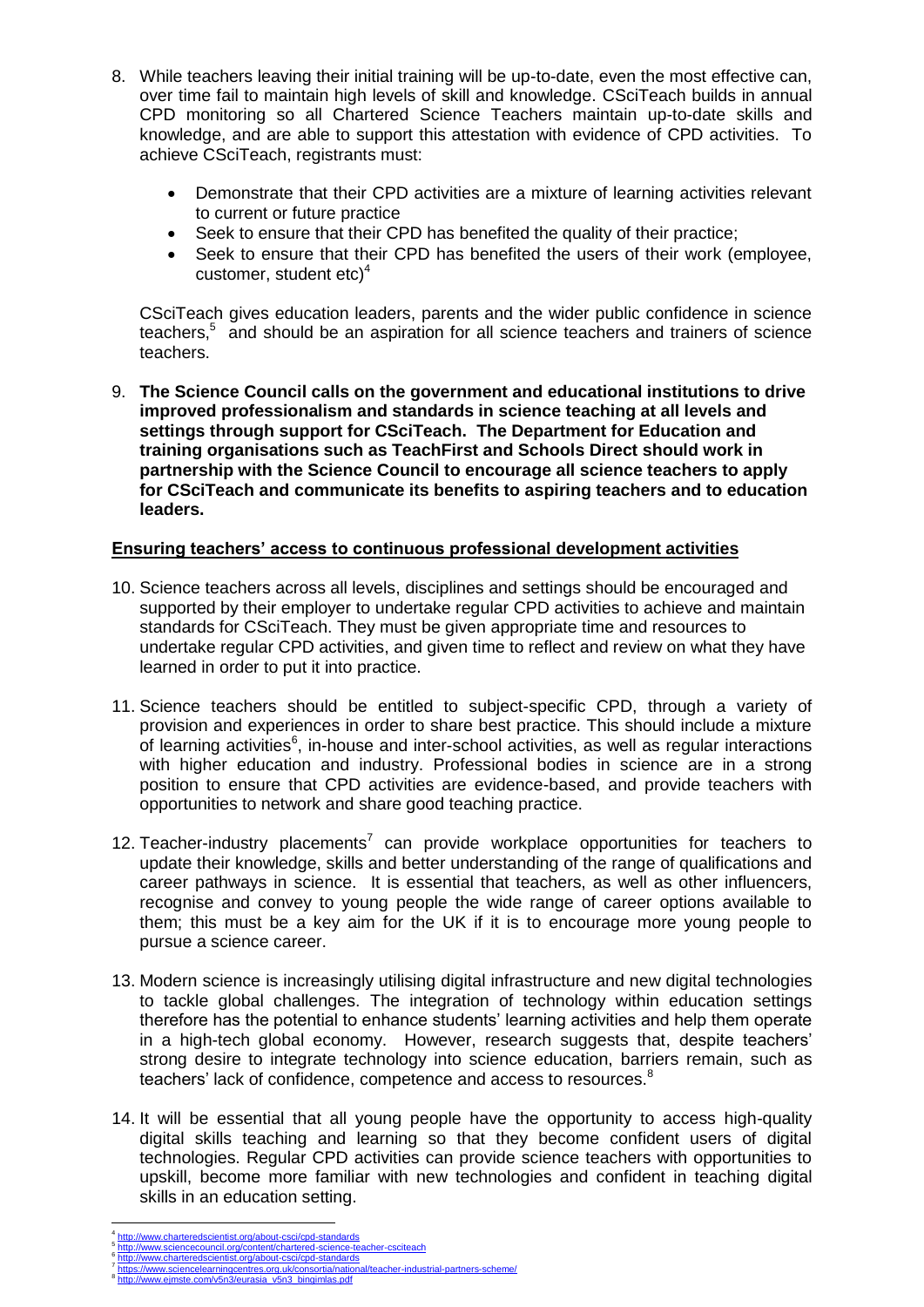### **Making science teaching an attractive career option**

- 15. The Science Council is committed to supporting a more diverse science workforce.<sup>9</sup> Increasing diversity will make use of a wider pool of talent and has been shown to improve decision-making in teams.<sup>10</sup> To help ensure that the science teaching profession is seen as an attractive career option in which all individuals are welcome and supported, there are a number of relatively low-cost actions that the government, in partnership with professional bodies, could take. These include:
	- Auditing school text books, teaching materials and school policies for potential diversity bias
	- Adopting the model used by Lord Davies '*Women on Boards*' report and review teacher promotions and appointments to ensure they are proportional to the diversity at junior levels
	- Recognising and rewarding education institutions that report on the diversity of their teaching workforce and take action to address under-representation of particular social groups in teaching. The Institute of Physics' Project Juno<sup>11</sup> is a model used currently in HE that could be extended into schools and FE
	- Encouraging teaching bodies and teaching unions to make a public commitment to improve the diversity of the teaching workforce
	- Encouraging education institutions to undertake unconscious bias training among their workforce to recognise and work towards eliminating bias against particular groups
- 16. However, the science subjects suffer from a lack of subject-qualified teachers<sup>12</sup>. Ensuring there that are a range of appropriate training routes into the profession, appropriate financial incentives and mechanisms for new graduates, those returning from career breaks and those changing career can help attract and retain more people in the science teaching workforce. **Government support for CSciTeach as a framework for professional development will help ensure there is a clear progression route within the teaching profession. This will be key to retaining the current workforce and attracting aspiring science teachers.**
- 17. A number of the Science Council's professional body members<sup>13, 14</sup> offer attractive scholarships for prospective teachers in their respective subjects. These are limited but attractive opportunities. Government and the teaching profession could support further incentives through the Science Council and with others to attract more science graduates into the profession, such as reducing the size of individual science graduate student loans if they enter the profession and achieve CSciTeach.

## **Supporting the wider science teaching workforce**

18. Science and maths teaching is supported by a range of non-teaching staff, such as laboratory technicians, who are essential to the smooth running and effective operation of science and maths teaching. Appropriate training and career development opportunities will enable support staff to provide better support to teachers, who in turn can be freed from the burden of non-teaching work, and focus more on improving pupil attainment. **The Science Council calls on the government and educational institutions to offer opportunity for non-teaching science staff such as laboratory technicians, to undertake CPD activities and link such activities to standards for Registered Scientist and Registered Science Technician.**

<sup>1</sup> 9 <http://www.sciencecouncil.org/content/diversity-equality-and-inclusion>

<sup>&</sup>lt;sup>10</sup> [http://insight.kellogg.northwestern.edu/article/better\\_decisions\\_through\\_diversity](http://insight.kellogg.northwestern.edu/article/better_decisions_through_diversity)<br><sup>11</sup> <http://www.iop.org/policy/diversity/initiatives/juno/index.html> ntps://www.gov.uk/government/uploads/system/uploads/attachment\_data/file/440577/Text\_SFR21-2015.pdf

<sup>13</sup> [http://www.ima.org.uk/careers/teacher\\_scholarships.cfm.html](http://www.ima.org.uk/careers/teacher_scholarships.cfm.html) w.iop.org/education/teach/itts/page\_52632.html